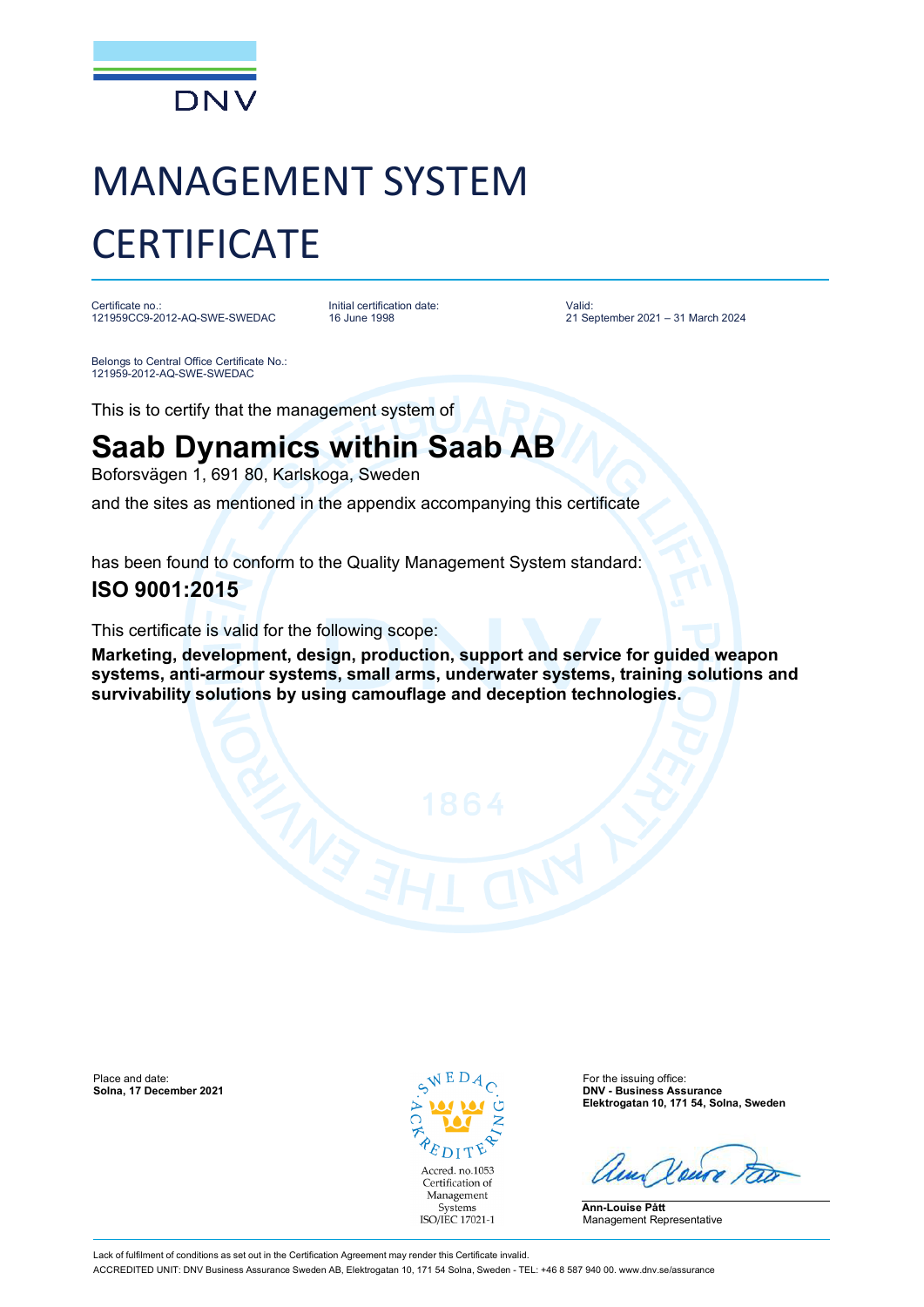

Certificate no.: 121959CC9-2012-AQ-SWE-SWEDAC Place and date: Solna, 17 December 2021

## **Appendix to Certificate**

#### **Saab Dynamics within Saab AB**

Locations included in the certification are as follows:

| <b>Site Name</b>             | <b>Site Address</b>                                      | <b>Site Scope</b>                                                                                                                                                                                                                                                                         |
|------------------------------|----------------------------------------------------------|-------------------------------------------------------------------------------------------------------------------------------------------------------------------------------------------------------------------------------------------------------------------------------------------|
| FFV Ordnance AB              | Brukstorget 4, 691 80, Karlskoga,<br>Sweden              | Marketing, development, design, production,<br>support and service for quided weapon<br>systems and anti-armour systems.                                                                                                                                                                  |
| Saab Barracuda AB            | Hammarsvägen 1, 594 32, Gamleby,<br>Sweden               | Marketing, development, design, production,<br>support and service for survivability by using<br>camouflage and deception technologies.                                                                                                                                                   |
| Saab Dynamics AB             | Agneshögsgatan 273, 581 88, Motala,<br>Sweden            | Marketing, development, design, production,<br>support and service for guided weapon<br>systems, anti-armour systems, small arms<br>and underwater systems.                                                                                                                               |
| Saab Dynamics AB             | Boforsvägen 1, 691 80, Karlskoga,<br>Sweden              | Marketing, development, design, production,<br>support and service for guided weapon<br>systems, anti-armour systems, small arms<br>and underwater systems.                                                                                                                               |
| Saab Dynamics AB             | Gelbgjutaregatan 2, 581 88, Linköping,<br>Sweden         | Marketing, development, design, production,<br>support and service for quided weapon<br>systems, anti-armour systems, small arms<br>and underwater systems.                                                                                                                               |
| Saab Dynamics AB             | Nobymalmsvägen 1, 586 63, Linköping,<br>Sweden           | Marketing, development, design, production,<br>support and service for advanced products of<br>composite materials.                                                                                                                                                                       |
| Saab Dynamics within Saab AB | Boforsvägen 1, 691 80, Karlskoga,<br>Sweden<br>1864      | Marketing, development, design, production,<br>support and service for guided weapon<br>systems, anti-armour systems, small arms,<br>underwater systems, training solutions and<br>survivability solutions by using camouflage<br>and deception technologies.                             |
| Saab Dynamics within Saab AB | Ljungadalsgatan 2, 351 80, Växjö,<br>Sweden              | Provision of technical and operational<br>services; support, maintenance and provision<br>of customized system solutions within the<br>technologies of vehicles and electronic<br>equipment for the military defense, defense<br>materials industry as well as other selected<br>sectors. |
| Saab Dynamics within Saab AB | Storlienvägen 56, 831 52, Östersund,<br>Sweden           | Provision of technical and operational<br>services; support, maintenance and provision<br>of customized system solutions within the<br>technologies of vehicles and electronic<br>equipment for the military defense, defense<br>materials industry as well as other selected<br>sectors. |
| Saab Tactical Electronics AB | Nobymalmsvägen 1, 586 63, Linköping<br>Malmslätt, Sweden | Provision of technical and operational<br>services; support, maintenance and provision<br>of customized system solutions within the<br>technologies of vehicles and electronic<br>equipment for the military defense, defense<br>materials industry as well as other selected<br>sectors. |

Lack of fulfilment of conditions as set out in the Certification Agreement may render this Certificate invalid.

ACCREDITED UNIT: DNV Business Assurance Sweden AB, Elektrogatan 10, 171 54 Solna, Sweden - TEL: +46 8 587 940 00. www.dnv.se/assurance